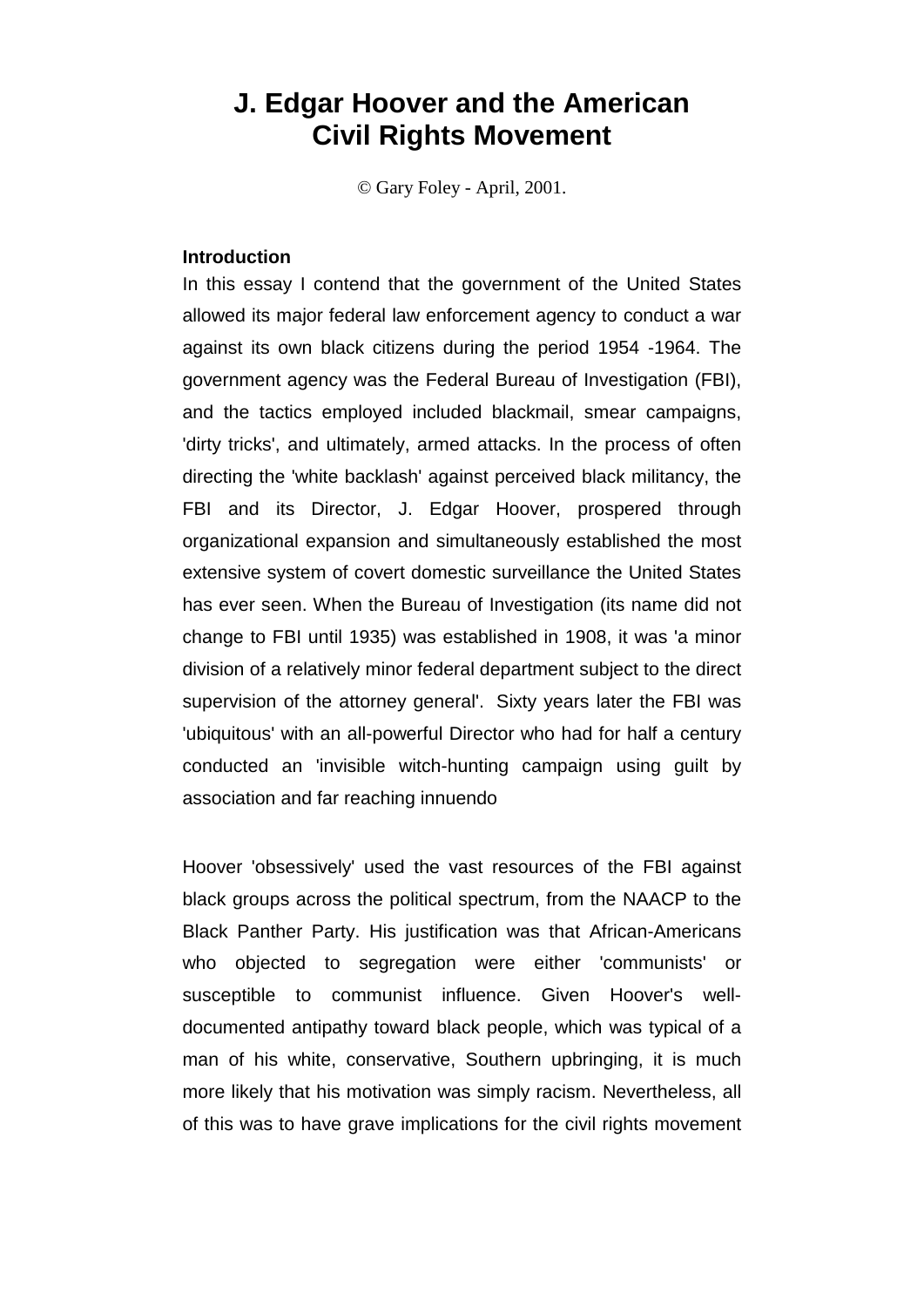and its leaders as they fought for self- determination and an end to segregation. Indeed, I maintain that the powerful resources deployed by the FBI and other government agencies against the civil rights substantially delayed the implementation of many major government reforms in racial policy and thus imposed unnecessary protracted suffering on the African-American community.

I shall approach these questions by briefly examining certain events in the history of the civil rights movement which focus on the emergence of Martin Luther King as a leader, and look at some instances of FBI activities designed to sabotage and undermine the work of King and the movement. I focus on the late 1950s and early 1960s, described as the 'classic phase of black protest' , as these were the years when the movement achieved some of its greatest gains and also the period when the FBI war intensified. I shall conclude by examining the question of whether it was a genuinely held fear of communism and subversion, or a more fundamental underlying racism (that pervaded white America at the time) that enabled the US government to ignore (or condone) the war the FBI conducted against Black America.

# **Background**

In the post-slavery era in America, it has been said that white power was consolidated around the end of the nineteenth century and that this meant that white America was 'able to shape the society and economy, to decide what would be the rules'. White power was also said to be able to 'reach into the black community itself and shape it'; to decide the aspirations of the black community and even determine the 'means devised to seek these goals'. In other words, despite a cardinal principle of Reconstruction being equality before the law (enshrined in the14th Amendment in 1866, which conveyed citizenship on all born in the US regardless of race), African Americans still lacked even the most basic forms of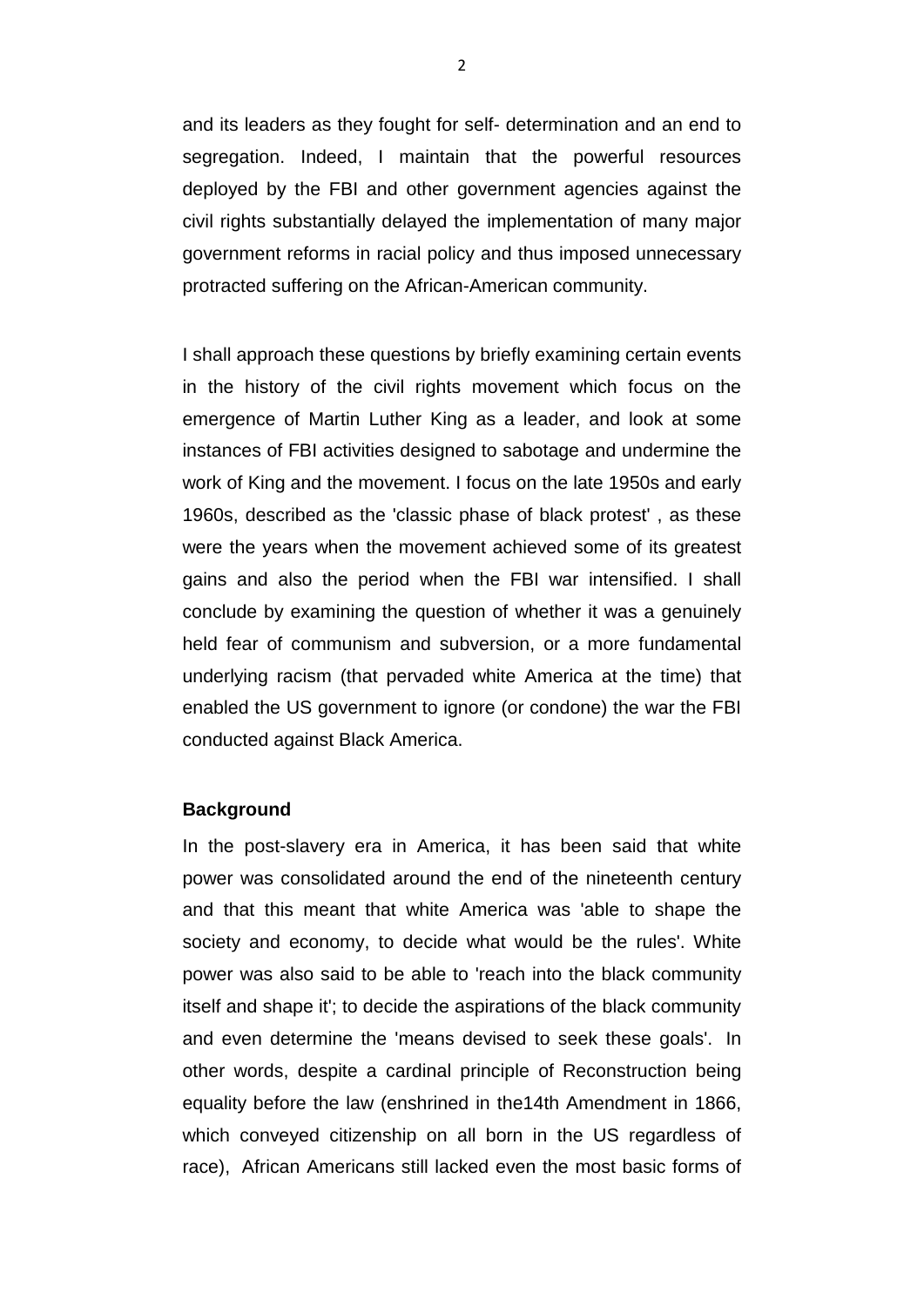self-determination.

This absence of meaningful economic and political power was exacerbated by what historian Rayford Logan described as, 'the Nadir' in American race relations, in the form of the Jim Crow laws. During the period 1890 - 1910 'every state south of the Mason-Dixon Line established legislation that defined the place of African Americans in Southern society'. These segregation laws were upheld in the Plessy v. Ferguson decision of the Supreme Court in 1896, whereby the doctrine of separate but equal validated the second class citizenship that segregation bestowed on African Americans. Simultaneously a reign of terror and intimidation was unleashed on the black population by groups such as the Ku Klux Klan in order to discourage resistance.

It was not until the Second World War that the first dramatic change in the status of black America occurred when, under pressure from civil rights activists, segregation was abandoned in war production industries (but not the armed services). The resultant employment and economic opportunities contributed to a further psychological boost and increased expectations in African-American communities. But, as Jack Bloom observed,

*As the economic changes proceeded in the decades of the thirties and forties…racial patterns remained largely unchanged. Blacks were growing more aggressive and impatient, but they entered the decade of the fifties with the old system basically intact*

## **The Emergence of Martin Luther King**

The persistence of Jim Crow segregation in the south, combined with growing black aspirations and expectations, was to lead directly to the confrontation that is described by many as a 'crucial turning point' in the black struggle. Mao Zedong is supposed to have once said, "It takes a single spark to start a prairie fire". The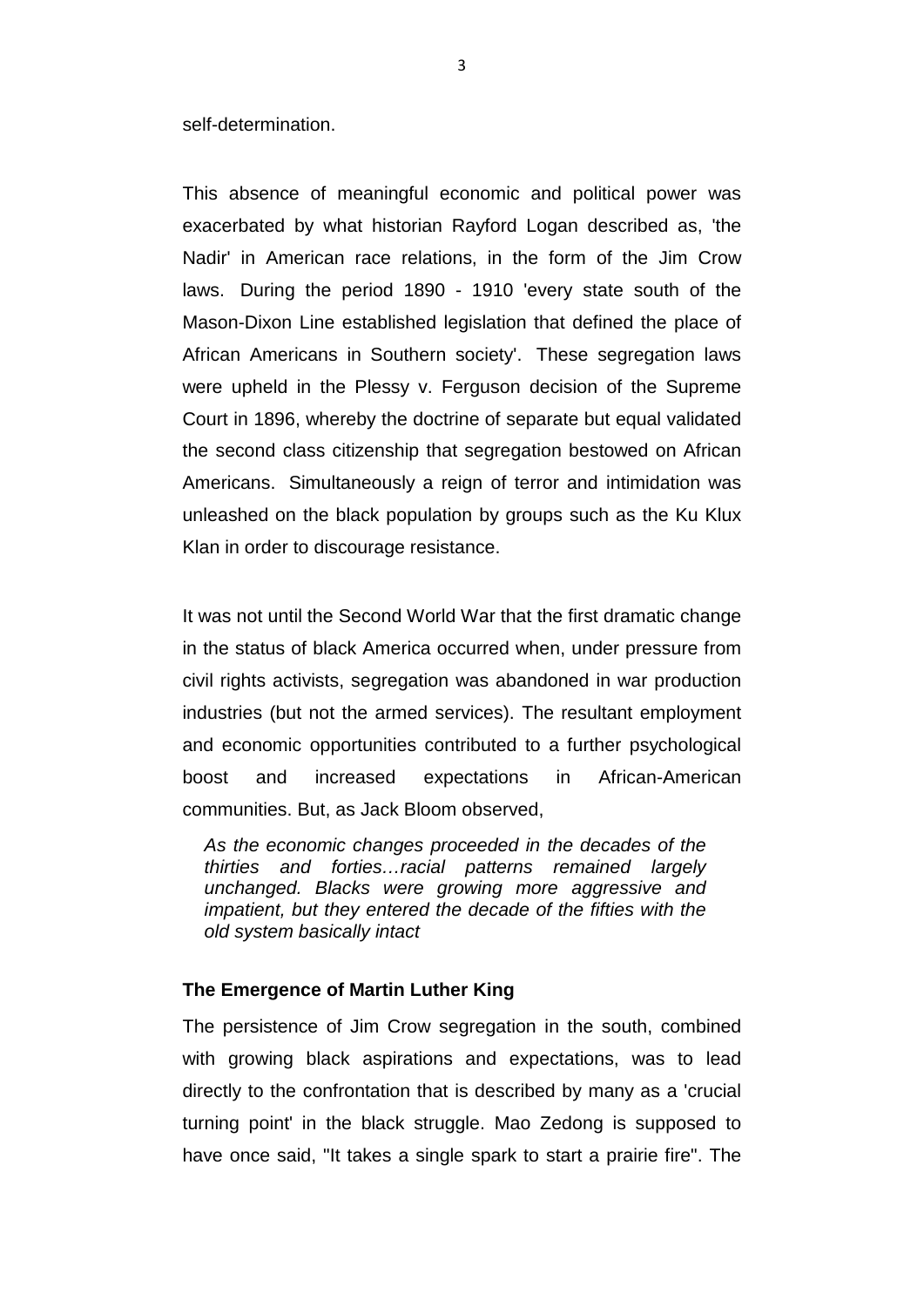single spark, more than any other, that started the prairie fire of the civil rights movement in America was the day in 1955 that Rosa Parks refused to give up her seat to a white man on a bus in Montgomery, Alabama. In the subsequent Montgomery Bus Boycott 'blacks scored an unequivocal victory over whites. A strategy, a new leadership and a new consciousness were the product of this episode'. The new leader was a young preacher at the Dexter Avenue Baptist Church, one Martin Luther King Jnr.

Initially reluctant to be involved because of other commitments, King eventually agreed to 'hold a meeting at his church which was attended by 70 black leaders'. They resolved to support the boycott called after local NAACP member Rosa Parks had been arrested for not complying with Alabama's segregation laws. From that moment King was, in the eyes of the world, transformed into the pre-eminent leader and symbol of the civil rights, non-violent protest movement. But, as Martin Riches points out, it was 'not just a protest led by a charismatic leader, but rather…it was a mass movement'.

The Montgomery Bus Boycott had come just one year after the Brown v. Board of Education judgment of the US Supreme Court that had ruled that segregated schools were unconstitutional. This ruling had effectively dispensed with the 'separate but equal' doctrine that had prevailed in the southern education system since 1896. The Brown decision had thus set the stage for the Montgomery Bus Boycott as blacks gained new confidence sensing the 'winds of change'. Montgomery was also important in that it represented a departure from the previous NAACP (and Northern/Liberal dominated) strategy of legally challenging segregationist laws. The Montgomery boycott showed that 'southern blacks could be enlisted in their own liberation'.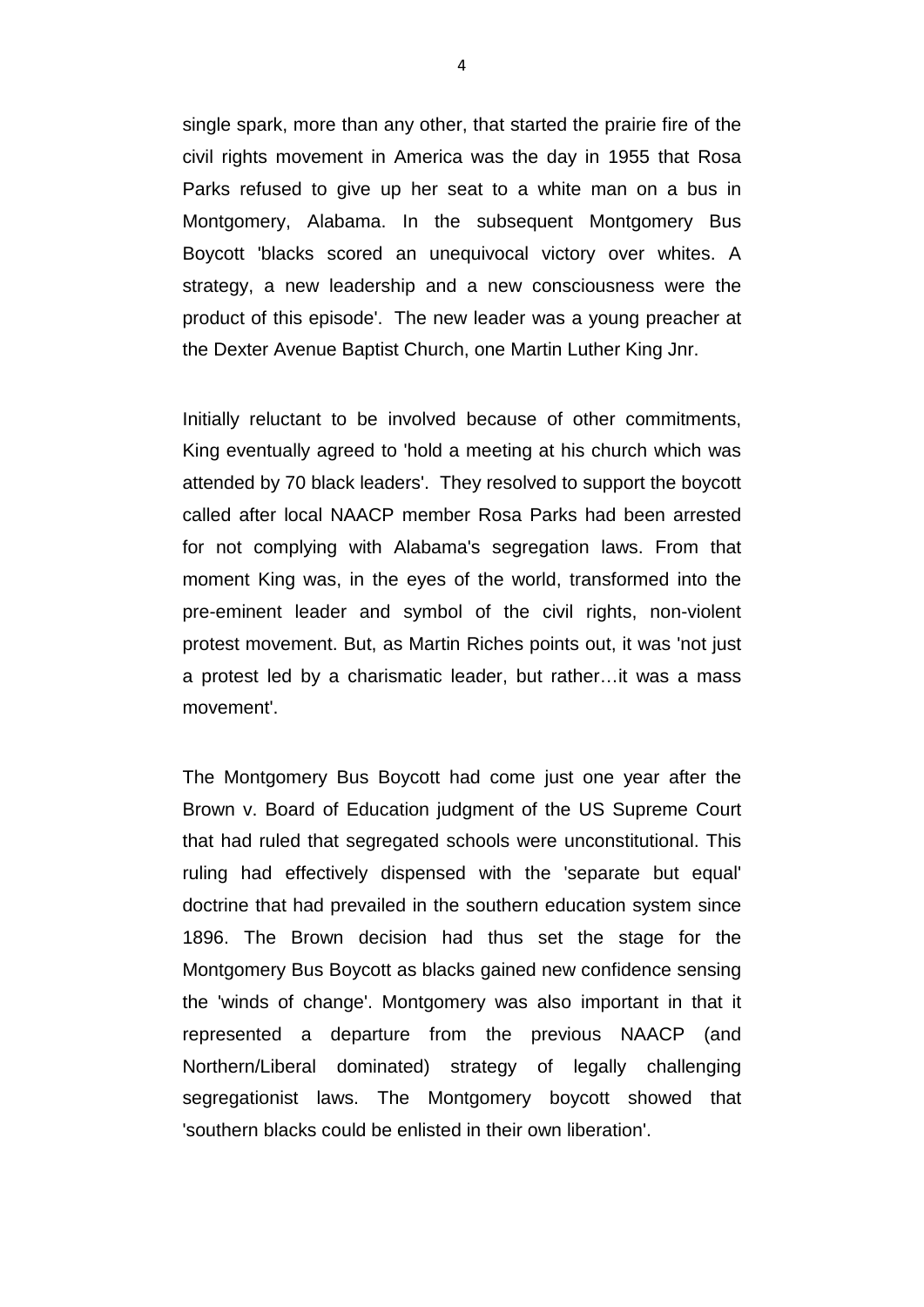With the success in Montgomery under his belt, Martin Luther King went on to found the Southern Christian Leadership Conference (SCLC) with Rev. Ralph Abernathy and others in 1957. In the following decade the SCLC would become 'the most successful of the modern civil rights organizations in carrying out large scale, well coordinated, and well financed demonstrations'. A mere five years after its creation, the SCLC would begin to be subject to intense surveillance by Hoover's FBI as part of the COMINFIL (communist infiltration) program.

# **The FBI and the Civil Rights Struggle**

In aftermath of the Brown decision and the Montgomery Bust Boycott, President Eisenhower demonstrated a marked reluctance to provide federal support to those seeking to overthrow Jim Crow segregation in the south. Eisenhower's vacillation was in significant part due to FBI director J. Edgar Hoover feeding him reports on the civil rights movement strongly suggesting communist infiltration. In March 1956 the President had asked Hoover for a briefing on 'Racial Tension and Civil Rights'. Hoover told the cabinet that 'delicate situations are aggravated by some overzealous but illadvised leaders of the NAACP and by the Communist Party' According to O'Reilly,

*Eisenhower expected Hoover to explain (not defend) the white South's point of view. For the most part that is what the director did, but his briefing paper indicated that he stood with the segregationists. "The specter of racial intermarriages" and "mixed education" that haunted the south also haunted the FBI.*

Martin Riches points out the inconsistency between Hoover's report to Eisenhower and a previous report two years earlier in 1954 provided to the House of Un-American Activities (HUAC). In that report, titled The American Negro in the Communist Party, Hoover stated that because so few 'Negroes' were to be found in the upper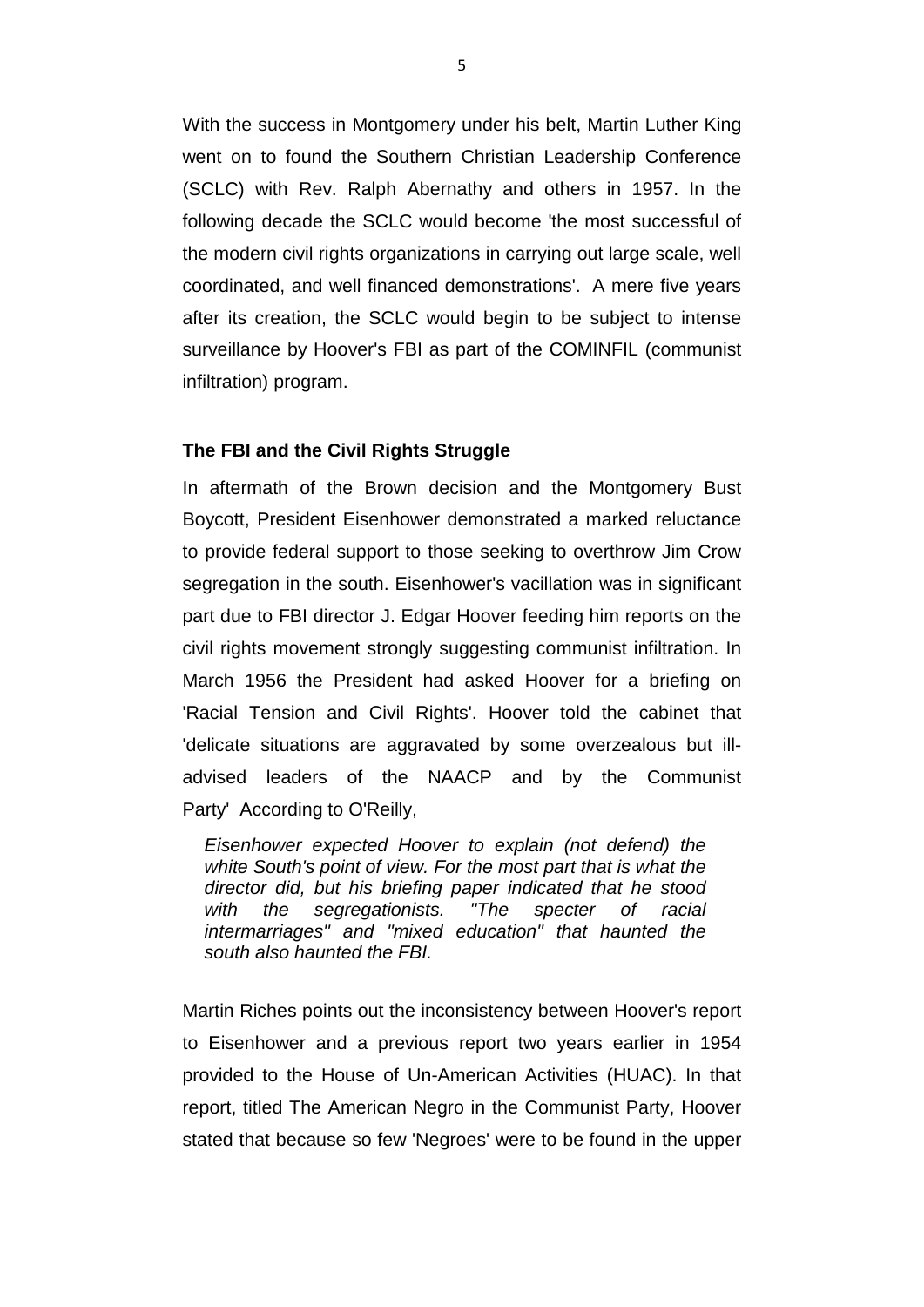echelons of the American Communist Party it was 'strong evidence that the American Negro is not hoodwinked by these false messiahs'.

From 1956 Hoover's blatant hostility to the civil rights movement would be ingenuously represented as a concern about 'Communist' infiltration and manipulation. Whatever Hoover's motivation, he must have thought his fears confirmed by the emergence of what he perceived as increasingly more radical groups that advocated direct action to confront lingering American racism. The earliest of these groups to emerge from within the civil rights movement was the Student Nonviolent Coordinating Committee (SNCC), founded in North Carolina in April 1960. SNCC had emerged out of a student movement that was composed of a younger generation of blacks, many of who had participated in sit-ins and protests that in the preceding year had confronted segregation in southern schools and colleges.

In the summer of 1961 the Congress of Racial Equality (CORE), which had been established in 1942, began a new phase in one of the more dramatic actions of the civil rights era with a so-called 'Freedom Ride'. In May thirteen blacks and whites left Washington on a bus trip south to challenge segregation. The idea, according to CORE's founder and director James Farmer, was to 'provoke the southern authorities into arresting us and thereby prod the Justice Department into enforcing the law of the land'. On Mothers Day 1961 one bus was firebombed near Anniston, Alabama and other Freedom Riders were brutally attacked and bashed in Anniston, Birmingham and Alabama and arrested in Mississippi.

By now both Hoover and the civil rights movement were dealing with a new President. The new Kennedy administration in Washington had sought to prevent the Freedom Ride from going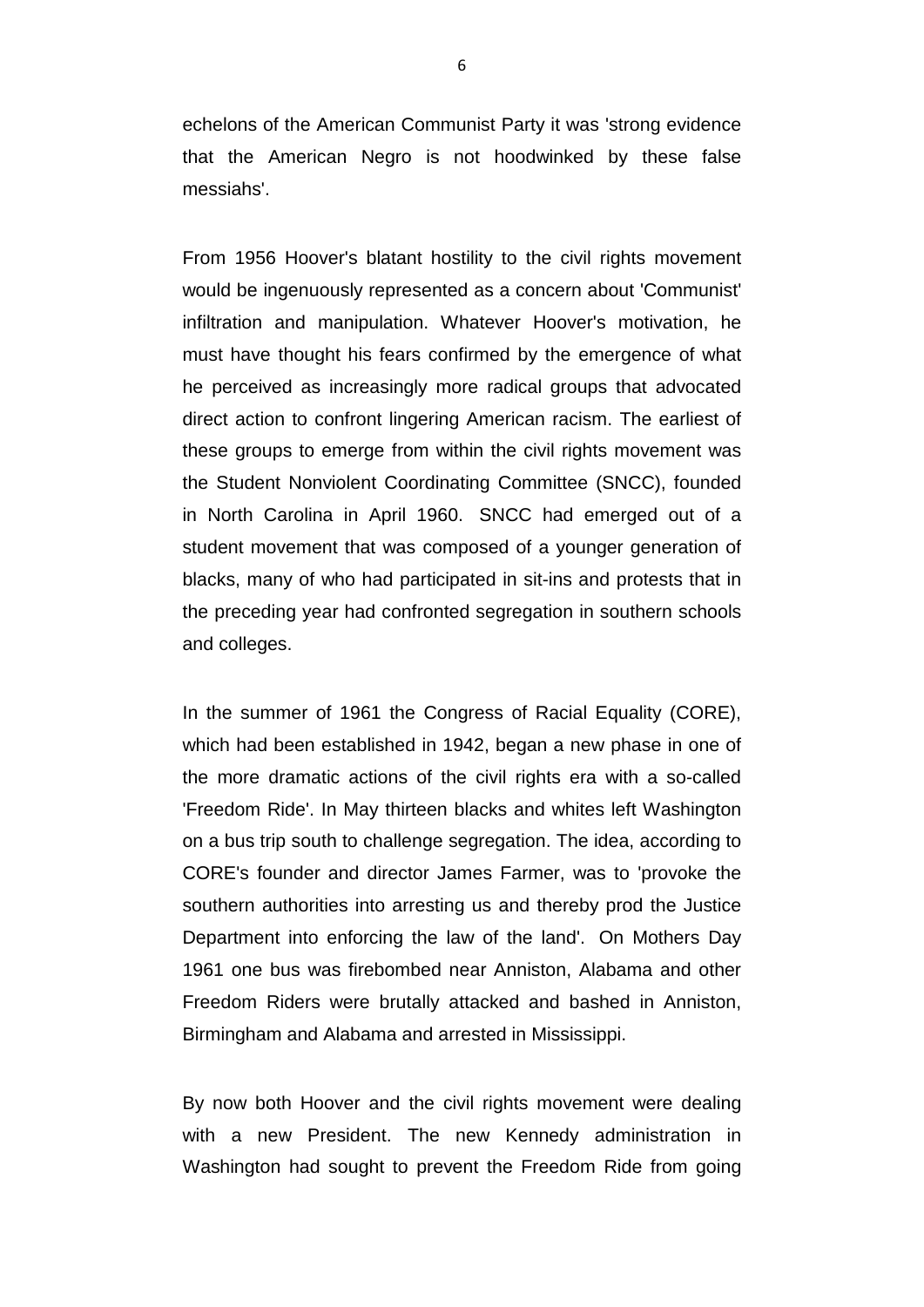ahead because it did not suit their political interests or agenda. When they were unable to prevent the Freedom Ride the administration called for FBI involvement. J. Edgar Hoover interpreted this to mean merely monitoring and surveillance that did nothing to assist Freedom Riders who were terrorized, brutally assaulted and firebombed. O'Reilly observed that the violence in Birmingham might have be averted if the FBI had acted on extensive prior intelligence from a Ku Klux Klan informer who had alerted the FBI about collusion between the Klan and the city's police officials. He says,

*Aware of the planned violence weeks in advance, the FBI did nothing to stop it and had actually given the Birmingham police details regarding the Freedom Rider's schedule, knowing full well that at least one law enforcement officer relayed everything to the Klan.*

The next significant flash-point in the struggle was in Birmingham, Alabama in April 1963, where King and the SCLC joined forces with an old King colleague, Rev. Fred Shuttleworth and his Alabama Christian Movement for Human Rights (ACMHR). Together they sought to confront the city's rigid segregation laws and 'the man who aggressively led its defense, infamous Public Safety Commissioner Eugene "Bull" Connor'. When King was arrested and placed in solitary confinement it not only sparked bigger demonstrations, but also prompted a phone call from President Kennedy to King's wife Coretta expressing concern. "Bull" Conner countered the demonstrators with police dogs, fire hoses and batons; scenes which were televised throughout the world. The impact of these images shocked America and Kennedy 'went on television to declare…that racial discrimination and injustice was a serious and profound moral evil'. He also announced that he would ask Congress to pass a Civil Rights Act, nevertheless his brother, Attorney General Robert Kennedy, on October 10 1963 would covertly approve FBI technical surveillance on Martin Luther King's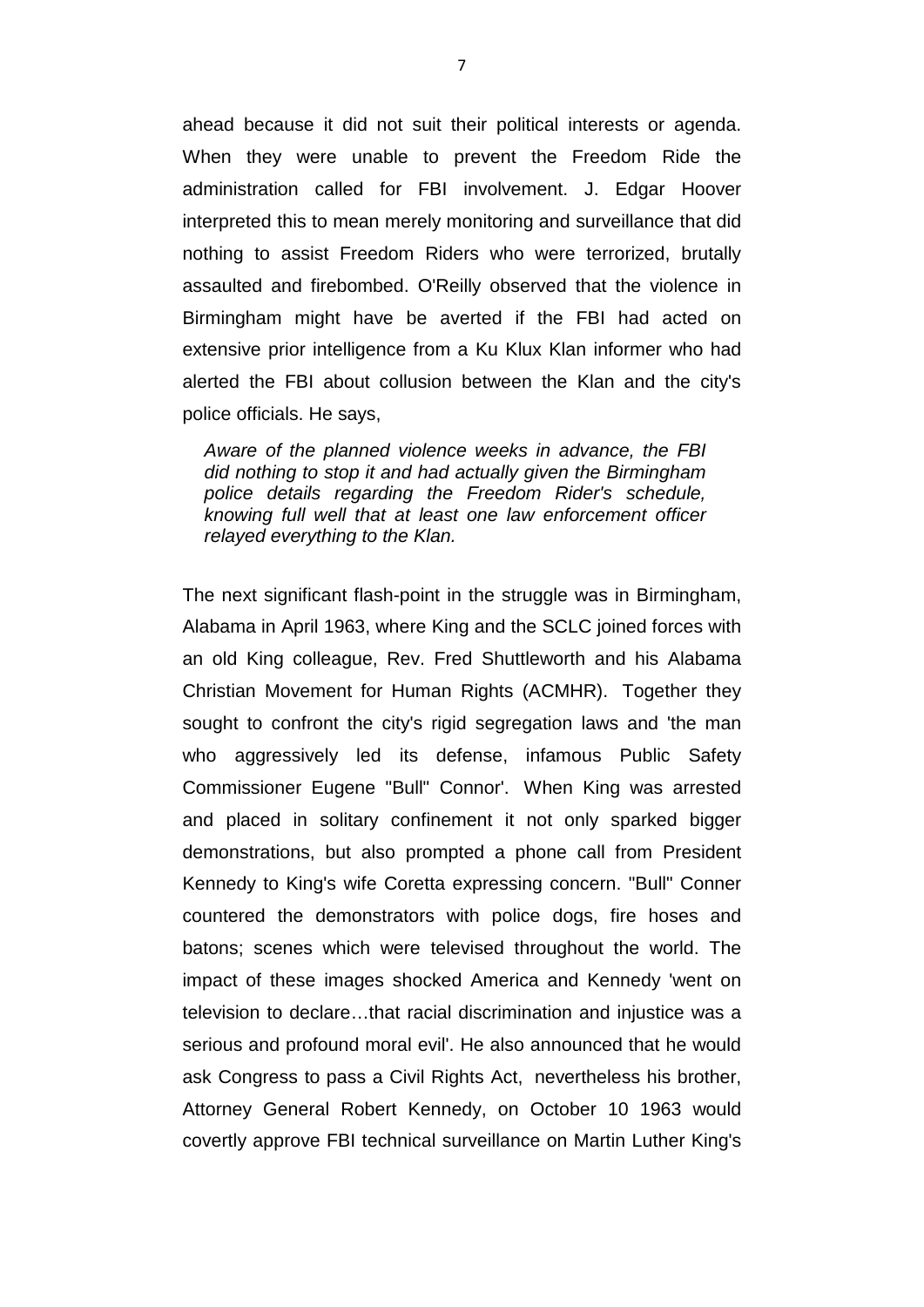residence and offices of the SCLC. This was a move that perfectly illustrated the ambiguity in Kennedy administration policy on civil rights.

King's next move was to support an idea by A. Philip Randolph to conduct a March on Washington. The march went ahead on 28th August 1963 and an estimated 250,000 people heard Martin Luther King deliver his famous "I Have a Dream" speech. The success of the March on Washington 'convinced Hoover that the civil rights movement would not wither away on its own, that he would have to smash it before it irreparably damaged his America'. Before the March on Washington, Hoover had requested from the FBI's Domestic Intelligence Division, a report on communist attempts to infiltrate the civil rights movement. On 23rd August the report was delivered to Hoover. It basically dismissed any notions of communist involvement in the movement.

Hoover's reaction was quite extraordinary and telling. According to O'Reilly, Hoover rejected outright the report's premise 'that Communist influence was infinitesimal', and simply refused to speak to the director of the Domestic Intelligence Division until a new report was produced. This new report stated 'The Director is correct. We were completely wrong…the Communist Party USA does wield substantial influence over Negroes which one day could become decisive'.

Thus here is a clear instance of Hoover's racial paranoia prevailing over the reality expressed in the original FBI report. Furthermore, at this point the FBI director had already begun his notorious campaign against Martin Luther King. Hoover's anger with King stemmed from a November 1962 article in the New York Times in which King was critical of FBI agents in the South.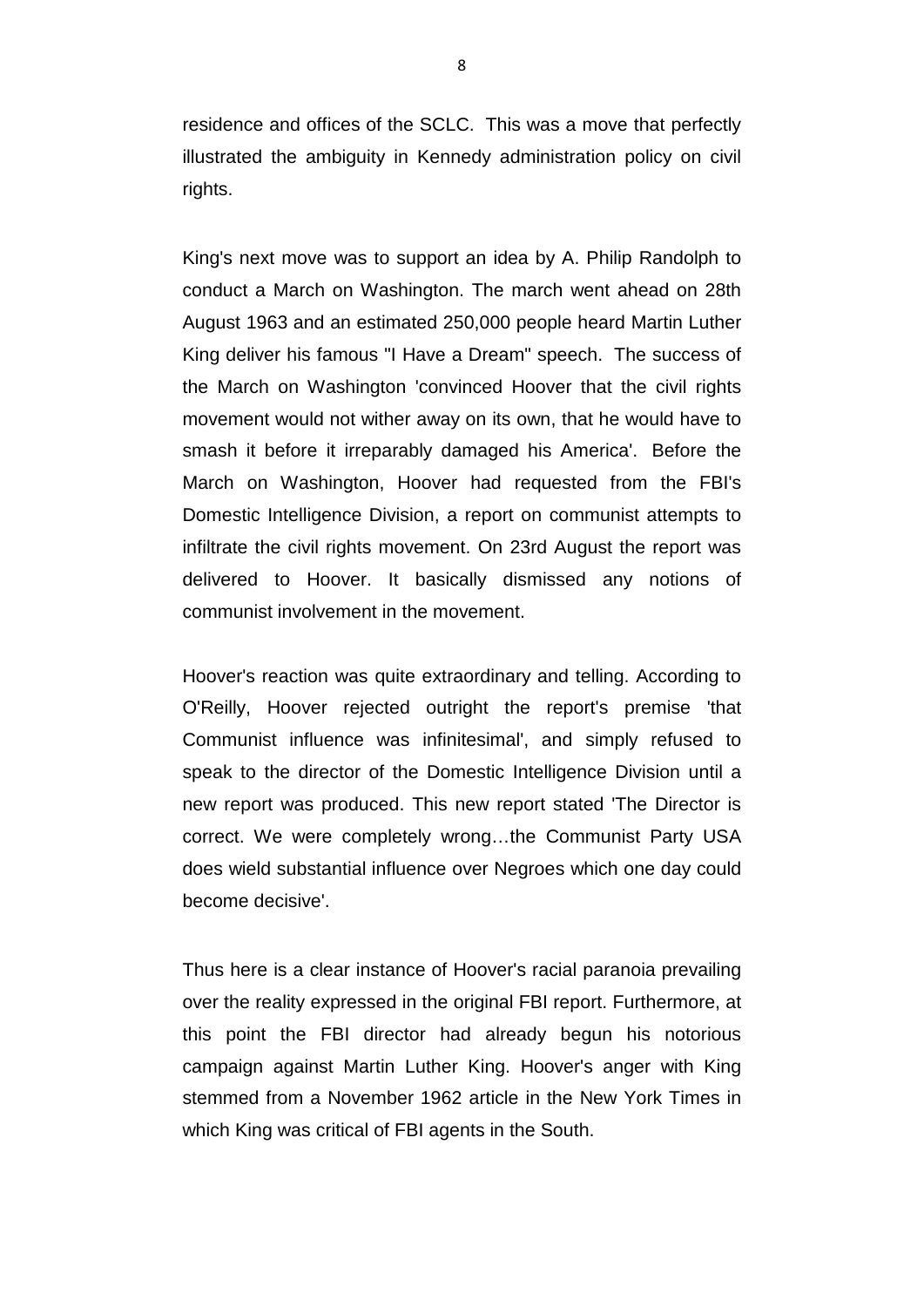Hoover's response was to describe King to journalists as, "the most notorious liar in the country", and conduct an intensive surveillance and 'dirty tricks' campaign against King until the day King was assassinated in Memphis. This campaign is said to have uncovered evidence of sexual impropriety on King's part, which only served to spur Hoover on. The FBI director distributed tape transcripts and other material derogatory of King to President Johnson and influential pro-segregationist members of Congress. In 1964 when King was invited to meet the Pope, Hoover approached his friend Cardinal Spellman and tried to get the Vatican to withdraw the invitation and was said to be "astonished" when the Pope did not accept his advice. He also went to the extent of instructing the FBI's overseas based agents to brief US embassies about 'the kind of guy' Hoover believed King to be.

Many historians have described the venom of Hoover's campaign against King, but only O'Reilly describes Hoover's motivation as 'racist'. Former senior FBI official, Cartha "Deke" DeLoach strongly refutes this and paints a more grandfatherly portrait of a director who was so concerned about the lack of black FBI agents that he sent DeLoach to lecture at law schools for the express purpose of attracting black agents. DeLoach also makes the bold assertion that Hoover was a man 'remarkably free of such prejudices'. This picture of "Deke" DeLoach's does not ring true in the face of overwhelming evidence offered by Kenneth O'Reilly and others which clearly demonstrates Hoover's antipathy to blacks over five decades.

Meanwhile, in Dallas on 22nd November 1963 President Kennedy was assassinated and the civil rights movement were initially concerned about the new President, Lyndon Baines Johnson, given that 'many in the North viewed him as a vulgar Texan from the region of the Deep South'. Johnson appeased many of those

9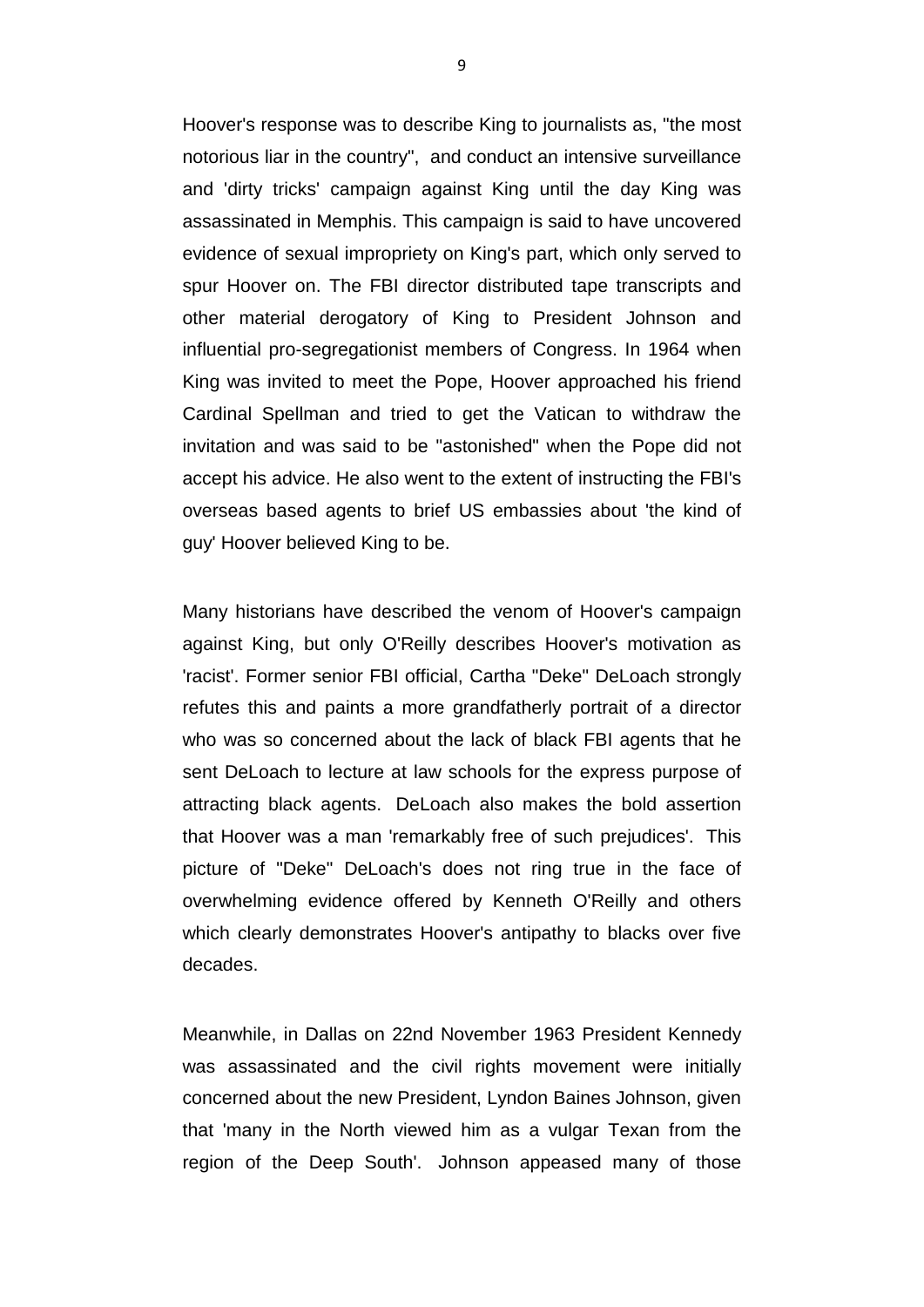concerned when he oversaw passage of the Civil Rights Act 1964, which banned segregation in all public facilities in America. But the passing of the Act did not remove the substantial barriers that still remained in hard-core white racist regimes in the south in states such as Mississippi and Alabama. Violence against civil rights activists in the south continued unabated. Then in June 1964, three student workers on the Mississippi Summer Project registering black voters disappeared and were later found murdered. Because two of the dead were young, white Northerners the FBI dispatched 150 agents to work on the case. Martin Riches observes,

*Prior to the disappearance of (the three students) there had been over 150 cases of violence and intimidation against black civil rights workers and local residents who supported the movement. In none of these cases was there any action from the federal authorities.*

John Lewis of SNCC said, "It's a shame that national concern is aroused only after two white boys are missing". Nevertheless, Hoover remained more interested in trying to discredit King and the civil rights movement. The FBI director blandly asserted, "We don't guard anybody. We are fact-finders. The FBI can't wet-nurse everybody who goes down and tries to reform or educate the Negroes in the South.".

King meanwhile was heading for Selma, Alabama, where on 7th March 1965 civil rights marchers had been clubbed and tear gassed by mounted police in an incident that came to be known as 'Bloody Sunday'. The violence of that incident had angered many of the SNCC activists who were eager to retaliate, and when King flew in from Atlanta and said he wanted to lead only a 'symbolic march' and avoid confrontation, the young activists of SNCC were scornful. This was the beginning for many in the movement of a disillusionment with King's preferred tactic of Ghandian nonviolence, and the following years saw the emergence of more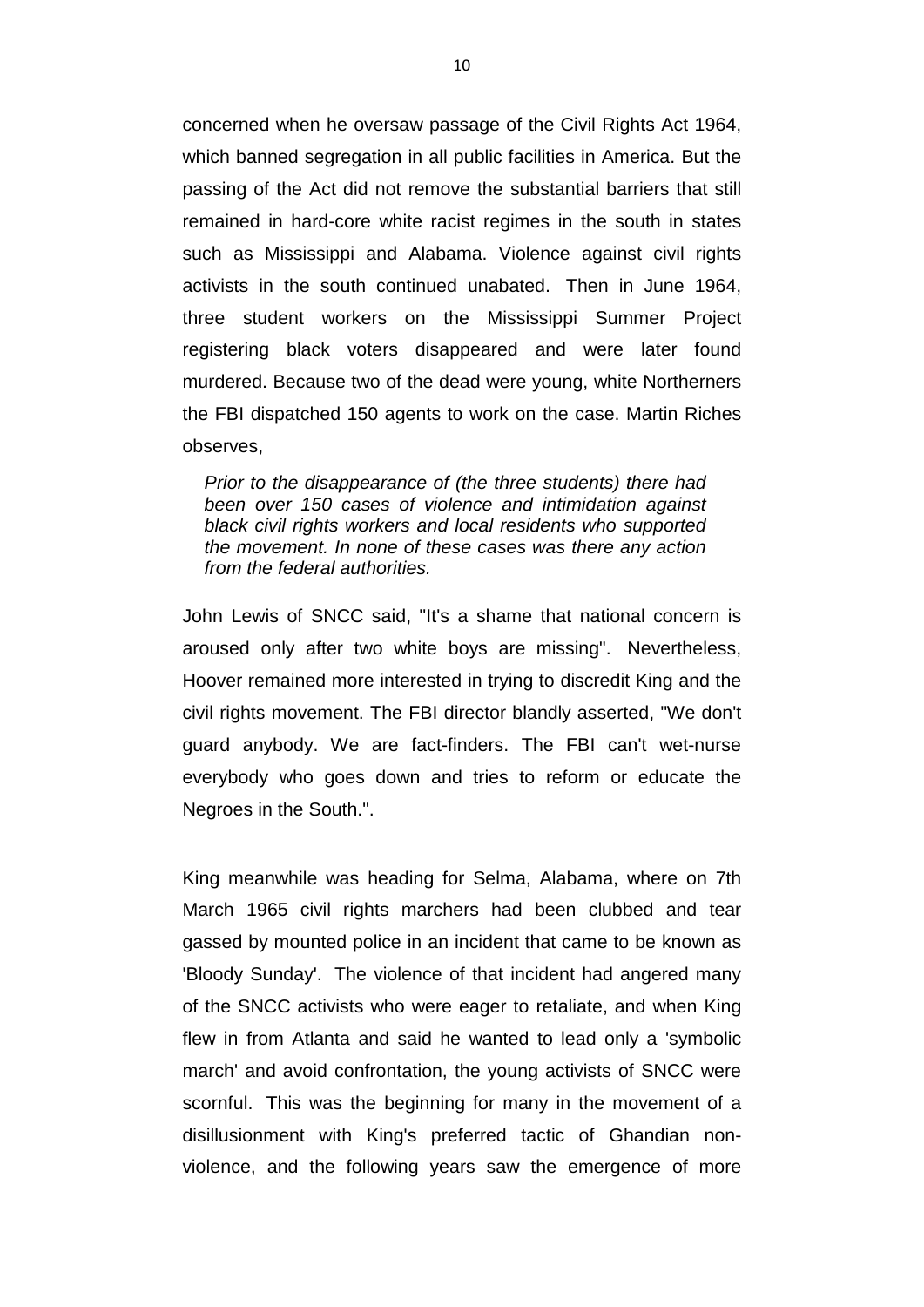radical voices and groups advocating a more direct form of political confrontation. King himself gradually showed signs of considering more radical actions as he became interested in the anti-Vietnam war movement and he called on President Johnson to 'Stop the bombing of North Vietnam and seek negotiations with the Viet Cong' As O'Reilly noted,

*It was one thing to challenge Bull Connor and the City of Birmingham or J. Edgar Hoover and the Federal Bureau of Investigation; quite another to challenge Lyndon Johnson and the United States.*

Hoover's response was to further expand and intensify surveillance and harassment of civil rights activists. The emergence of more radical groups such as the Black Panther Party gave new credence to Hoover's assertions of communist infiltration of Black America in the minds of an increasingly paranoid white America. The FBI was to go on to subvert the civil rights movement till the day King was assassinated in Memphis and beyond. Indeed, when J. Edgar Hoover died in office on May 2 1972, the truth of the extent of his domestic surveillance program and subversion of the civil rights movement was slowly beginning to be revealed.

# **Conclusion**

Kenneth O'Reilly puts it bluntly; "J. Edgar Hoover had always been a racist". The society he was born into and the world he inhabited as a child and an adult was one where white supremacy was taken for granted. Hoover carried these notions with him throughout his life, and only adjusted his expression of them when it was politically advantageous to him. Thus, as attitudes begin to change in America at the peak of the civil rights movement, Hoover disingenuously claims his harassment and surveillance of black civil rights groups is part of the FBI's hunt for 'communists'.

Hoover biographer Anthony Summers goes so far as to suggest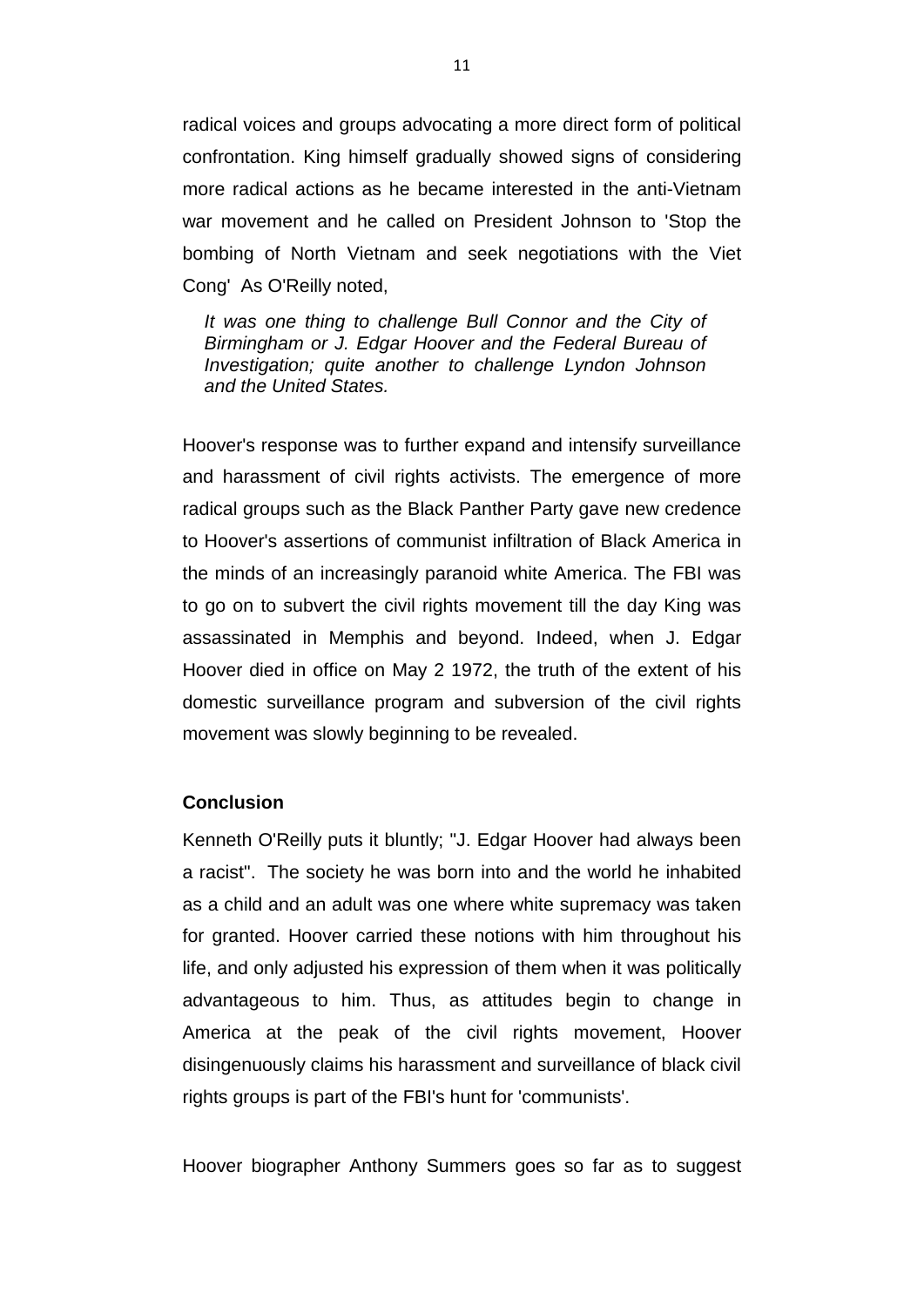that Hoover's antipathy to Blacks was due to him having black blood. He bases this assertion primarily on a comment by Gore Vidal suggesting Hoover was a mulatto. But given the tendency by Summers to focus on sensationalist claims with minimal or unreliable documentation throughout his book, we should treat his assertion with caution, no matter how appealing such a theory might be. Instead, the reluctance of Hoover to allow the FBI to become involved in civil rights issues; the apparent unwillingness to upset the white supremacist status-quo in the South; The FBI's own effectively segregationist employment policies; and Hoover's obsessive pursuit of Martin Luther King, Paul Robeson and Marcus Garvey and his anxiety about their black male sexual prowess; all point to O'Reilly being correct in his assessment of Hoover as a 'racist'. As even Summers observed,

*Edgar's pursuit of Garvey and Robeson was a blueprint for the future. The attempts to establish they were Communists, the use of black stool pigeons as penetration agents, and electronic bugging to snoop on their private lives were all tactics that Edgar would use against King.*

But whatever his motivation, Hoover can be said to have had a detrimental effect on race relations and the civil rights movement in America. O'Reilly states,

*Because of its antagonistic attitudes and positions, the FBI adversely affected the course of black history in the time of Kennedy, Johnson and Nixon. The FBI fed the internal tensions and rivalries among the…civil rights movement, making it harder for the movement to present a united front during the years of urban riots and white backlash.*

It has also been suggested that Hoover 'contributed to the rise of a more sophisticated and perhaps more damaging racism as an intractable force in national politics'. If this is the case it seems extraordinary that one man in a system like that of the United States could assemble so much power and then use it ruthlessly, unchecked for almost five decades. Without doubt some of the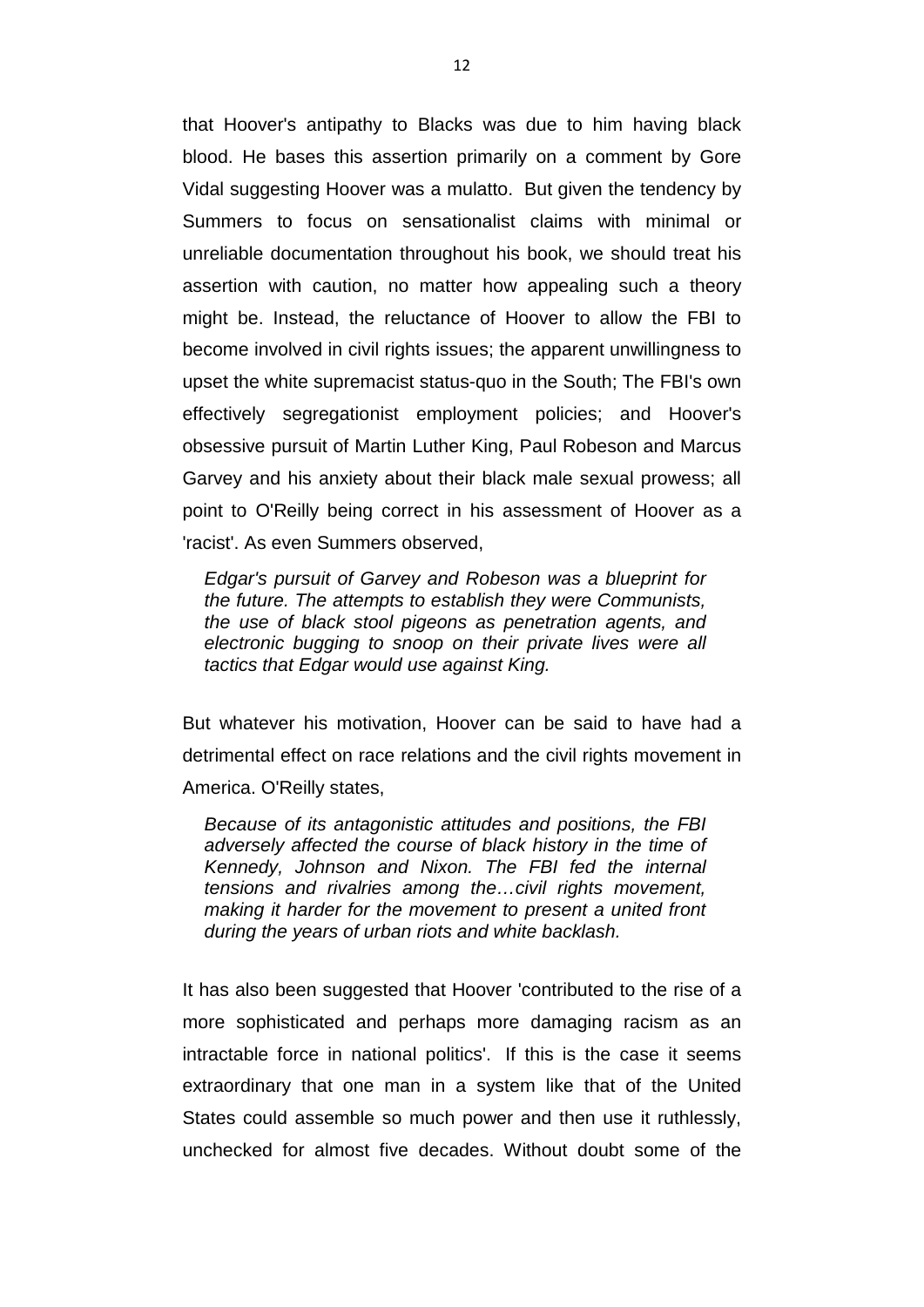greatest losers were members of the civil rights movement, particularly all of those who were harassed by the FBI's massive domestic surveillance program. But the ultimate loser must have been American society where today race remains one of the great-unresolved contradictions of American history.

## **Gary Foley**

© 25th April, 2001.

#### **Primary Source**

Carson, E. et al, The Eyes on the Prize, Civil Rights Reader: Documents, speeches, and firsthand accounts from the Black Freedom Struggle 1954 - 1990, New York: Viking Penguin, 1991.

Commager, H.S., (ed) The Struggle for Racial Equality: A Documentary Record, Gloucester, Mass.: Harper, 1972.

DeLoach, Carth "Deke", Hoover's FBI: The Inside Story by Hoover's Trusted Lieutenant, Washington: Regnery Publishing, 1995.

Du Bois, W.E.B., The Souls of Black Folk: essays and sketches, New York: 1903.

Fanon, Frantz, The Wretched of the Earth, London: Penguin, 1963.

June Memo, FBI Assistant Director Courtney Evans to FBI Director Alan Belmont, October 10 1963.

June Memo, FBI Assistant Director Charles Brennan to FBI Assistant Director William Sullivan, December 15, 1964.

Memo, FBI Assistant Director Courtney Evans to Assistant Director Alan Belmont, July 16 1963.

Theoharis, Athan, (Ed.), From the Secret Files of J. Edgar Hoover, Chicago: Ivan R. Dee, 1991.

#### **Secondary Source**

Bloom, Jack M., 'The Defeat of White Power and the Emergence of the 'New Negro' in the South', from Class, Race and the Civil Rights Movement, Indiana: Bloomington, 1987.

Genovese, Eugene D., Roll, Jordan, Roll: The World the Slaves Made, New York: 1976.

Gentry, Curt, J. Edgar Hoover: The Man and the Secrets, New York: W.W. Norton, 1991.